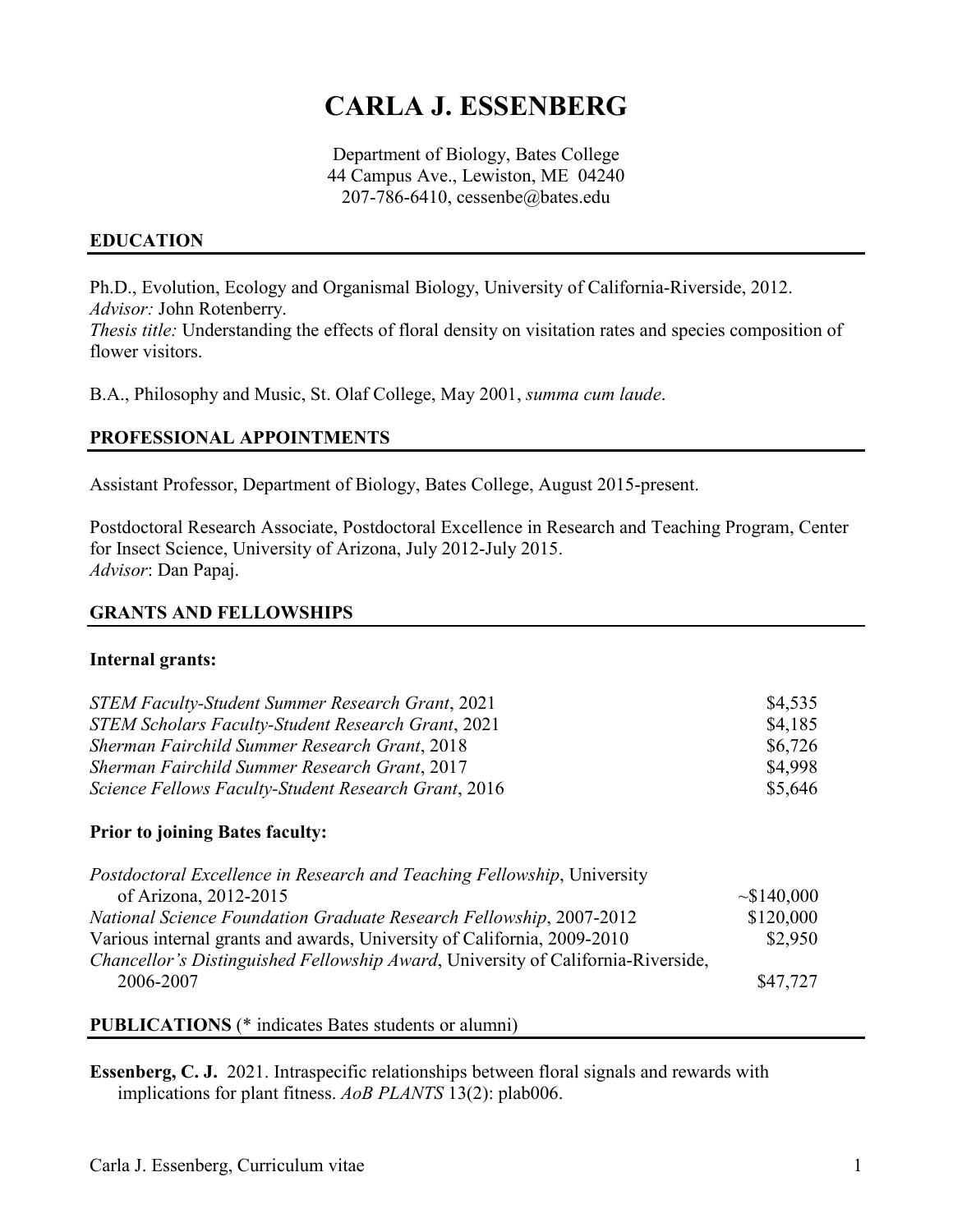- **Essenberg, C. J.**, P. E. Guevarra\*, H. M. Moreau\*, and C. J. Jordan\*, and T. Zisman\*. 2019. A benefit to providing information? Flower size cues, plant attractiveness, and plant visit length. *Behavioral Ecology* 30(4): 1168-1175.
- Katz, E. J.\*, and **C. J. Essenberg**. 2018. The effect of the dispersion of rewarding and rewardless flowers on visitation and constancy by bumblebees (*Bombus impatiens*). *Journal of Pollination Ecology* 23(13): 119-126.
- **Essenberg, C. J.**, R. A. Easter, R. A. Simmons, and D. R. Papaj. 2015. The value of information in floral cues: bumblebee learning of floral size cues. *Behavioral Ecology* 26(5): 1335-1344.
- **Essenberg, C. J.** 2015. Flobots: robotic flowers for bee behaviour experiments. *Journal of Pollination Ecology* 15(1): 1-5.
- **Essenberg, C. J.** 2013. Explaining the effects of floral density on flower visitor species composition. *American Naturalist* 181(3): 344-356.
- **Essenberg, C. J.** 2013. Scale-dependent shifts in the species composition of flower visitors with changing floral density. *Oecologia* 171(1): 187-196.
- **Essenberg, C. J.** 2012*.* Explaining variation in the effect of floral density on pollinator visitation. *American Naturalist* 180(2): 153-166.
- Sachs, J. L., **C. J. Essenberg**, and M. M. Turcotte. 2011. New paradigms for the evolution of beneficial infections. *Trends in Ecology & Evolution* 26(4): 202-209.

# **PRESENTATIONS** (\* indicates Bates students or alumni)

#### **Invited presentations:**

- **Essenberg, C. J.** Cooperation and conflict within pollination networks. *Biology Department Seminar Series, Bowdoin College,* Brunswick, ME, Dec. 2015.
- **Essenberg, C. J.** Cooperation and conflict within pollination networks. *School of Biology and Ecology Seminar Series, University of Maine*, Orono, ME, Nov. 2015.
- **Essenberg, C. J.** Cooperation and conflict within pollination networks. *Graduate Program in Organismic and Evolutionary Biology Seminar Series, University of Massachusetts-Amherst*, Amherst, MA, Oct. 2015.
- **Essenberg, C. J., R. A. Easter, R. A. Simmons, and D. R. Papaj. Bumblebees learn the species** context of flower size cues. *Pacific Branch of the Entomological Society of America*, Coeur d'Alene, ID, Apr. 2015.
- **Essenberg, C. J.** and D. R. Papaj. Bumblebee patch departure decisions at two spatial scales. *Pacific Branch of the Entomological Society of America*, Tucson, AZ, Apr. 2014.
- **Essenberg, C. J.** Scale-dependence of pollinator responses to floral resource density. *UC Natural Reserve System Mathias Symposium*, Bodega Bay, CA, Feb. 2012.

#### **Contributed presentations:**

- **Essenberg, C. J.** Accurate advertisements for pollinators: the how and why. *American Society of Naturalists*, Asilomar Conference Grounds, CA, Jan. 2020.
- **Essenberg, C. J.,** G. W. Benson\*, and H. Logan\*. Informative floral reward cues: patterns of correlation between flower size and floral reward production. *Botany: Thriving with Diversity*  (annual meeting of the Botanical Society of America), Rochester, MN, July 2018. (Poster)
- Benson, G. W.\*, **Essenberg, C. J.** Flower width provides information on nectar reward in maleberry. *Northeast Natural History Conference*, Burlington, VT, April 2018. (Poster)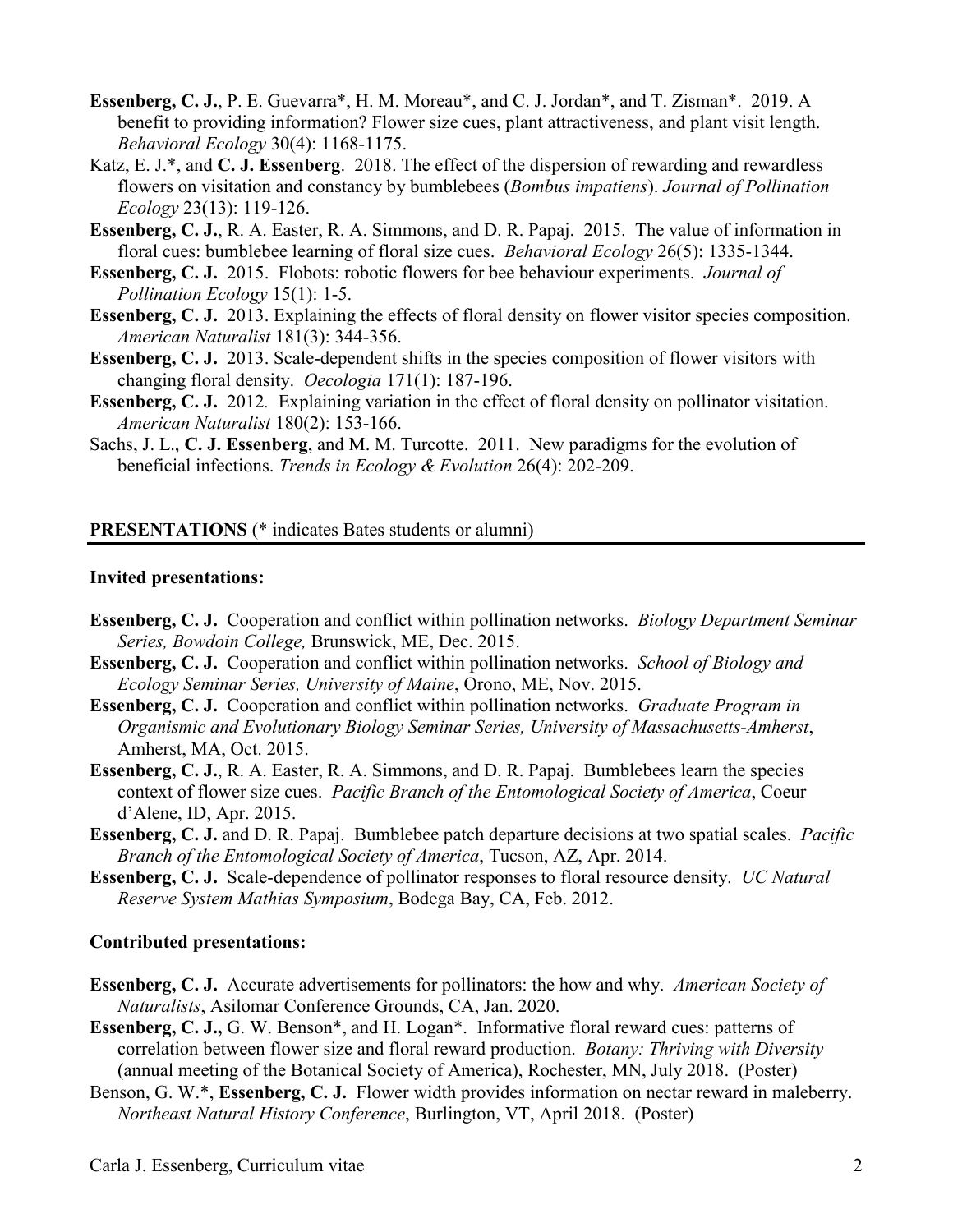- Duserick, J.\*, **Essenberg, C. J.** Urban woodland gardening as a mechanism for sustainable landscaping and recommendations for the Bates College campus. *Northeast Natural History Conference*, Burlington, VT, April 2018. (Poster)
- **Essenberg, C. J.**, P. E. Guevarra\*, H. M. Moreau\*, and C. J. Jordan\*, and T. Zisman\*. Are informative floral cues a solution to the plants' dilemma? *Ecological Society of America*, Portland, OR, August 2017.
- **Essenberg, C. J.**, R. A. Easter, R. A. Simmons, K. R. Benzing, A. M. McKay, and D. R. Papaj. Do bees prefer flowers with informative cues indicating rewards? *Animal Behavior Society*, Princeton, NJ, Aug. 2014.
- **Essenberg, C. J.** and D. R. Papaj. Do bumblebees match their foraging movements to the scale of resource patchiness? *2nd International Conference on Pollinator Biology, Health and Policy*, University Park, PA, Aug. 2013. (Poster)
- **Essenberg, C. J., D. R. Papaj. 2013. Do bumblebees match their foraging movements to the scale of** resource patchiness? *Animal Behavior Society*, Boulder, CO, July 2013. (Poster)
- **Essenberg, C. J.** Predicting the effects of flower density on pollinator species composition. *Ecological Society of America*, Portland, OR, Aug. 2012.
- **Essenberg, C. J.** Scale-dependence of pollinator responses to floral resource density. *Ecological Society of America*, Austin, TX, Aug. 2011.
- **Essenberg, C. J.** Explaining variation in pollinator responses to flower density: nonlinear effects and scale-dependence. *ICPBR Pollination Symposium*, Cholula, Mexico, June 2011. (Poster)

**Essenberg, C. J.** Modeling pollinator responses to flower density. *Animal Behavior Society*, Williamsburg, VA, July 2010.

## **Outreach presentations:**

- **Essenberg, C. J.** What flowers say to bees and what bees notice without being told. *Cumberland County Beekeepers Association Monthly Meeting*, Cumberland Center, ME, Apr. 2019.
- **Essenberg, C. J.** Cooperation and conflict between plants and their pollinators. *Androscoggin Beekeepers Club Monthly Meeting,* Auburn, ME, Nov. 2016.
- **Essenberg, C. J.** Cooperation and conflict between plants and their pollinators. *Maine State Beekeepers Association Annual Meeting,* Rockland, ME, Oct. 2016.

**Essenberg, C. J.** Rich resources and the function of the waggle dance. *Androscoggin Beekeepers Club Monthly Meeting,* Auburn, ME, Dec. 2015.

# **TEACHING EXPERIENCE AND TRAINING**

## **Teaching appointments and courses taught:**

Assistant Professor, Department of Biology, Bates College, August 2015-present.

- FYS 508: *The Rest of Nature through Human Eyes*, ModA 2020.
- BIO 133: *Biology of Cooperation*, Fall 2016, Fall 2019.
- BIO 190: *Organismal Biology*, Winter 2018.
- BIO 190 L: *Organismal Biology Lab*, Winter 2016, Winter 2017, Winter 2018.
- BIO S51: *Organismal Biology Redesign*, Short Term 2018.
- BIO 195G: *Lab-Based Biological Inquiry: Growing Wildflowers*, ModC and D 2021.
- BIO 204: *Biological Research Experience: Molecules to Ecosystems*, ModD 2021.
- BIO 244: *Biostatistics*, Winter 2016, Fall 2016, Fall 2017, Fall 2018, Winter 2020, ModB 2020. BI/ES 246: *Conservation Biology*, Fall 2017, Winter 2020.

Carla J. Essenberg, Curriculum vitae 3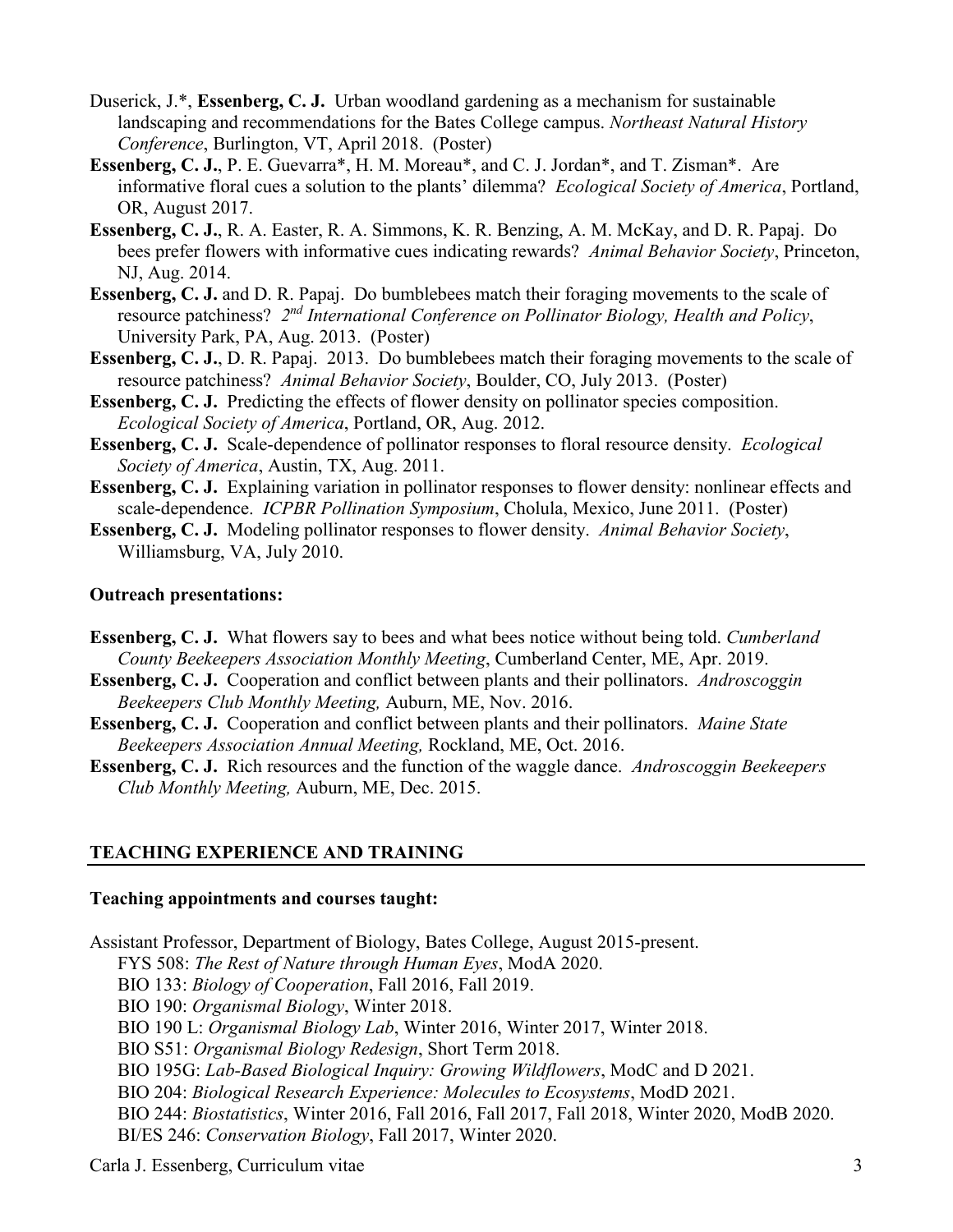BI/ES 303: *Restoration Ecology*, Fall 2018, Fall 2019. BIO 332: *Ecology and Evolution of Mutualisms*, Winter 2017. BIO 460: *Junior Seminar*, Winter 2017. BIO 470: *Seminar and Research in Ecology*, Fall 2015.

Adjunct Instructor, Pima Community College, Spring 2014. *Environmental Biology*, Spring 2014.

Teaching Assistant, University of California-Riverside, Winter –Spring 2009, Fall 2010 – Spring 2011. *Animal Behavior Discussion Sections*, Spring 2011. *Introduction to Organismal Biology Laboratory*, Winter 2009, Winter 2011. *Introductory Evolution and Ecology Laboratory*, Spring 2009, Fall 2010.

Teaching Assistant, University of Minnesota, Fall 2004 - Spring 2006. *Zoology and Animal Diversity Laboratories*, Fall 2004 - Spring 2006.

## **Mentored research:**

Bates College: 2021-2022: 3 summer research students 2020-2021: 2 thesis students (2 semesters) 2019-2020: 2 thesis students (4 semesters + 1 summer project) 2018-2019: 2 thesis students (2 semesters + 1 summer project and 1 Short Term project) 2017-2018: 4 thesis students (8 semesters  $+ 2$  summer projects) 5 additional students doing research in summer or preceding Short Term 2016-2017: 4 thesis students (6 semesters  $+ 2$  summer projects  $+ 1$  Short Term advising manuscript preparation) 2 additional students doing summer research projects (1 of whom was a Science Fellow) 2015-2016: 4 students within BIO 470

1 thesis student (1 semester)

Prior to joining Bates faculty:

5 undergraduate students doing research for academic credit

13 undergraduate students and recent college graduates hired as research assistants

# **K-12 teaching and outreach:**

98+ hours of K-12 outreach and mentoring activities, including classroom presentations, booths at science festivals, science fair judging, and advising students about science fair projects, January 2010 – Present.

Educational Assistant, Future Force AmeriCorps, St. Paul, MN, Fall 2001-Summer 2002.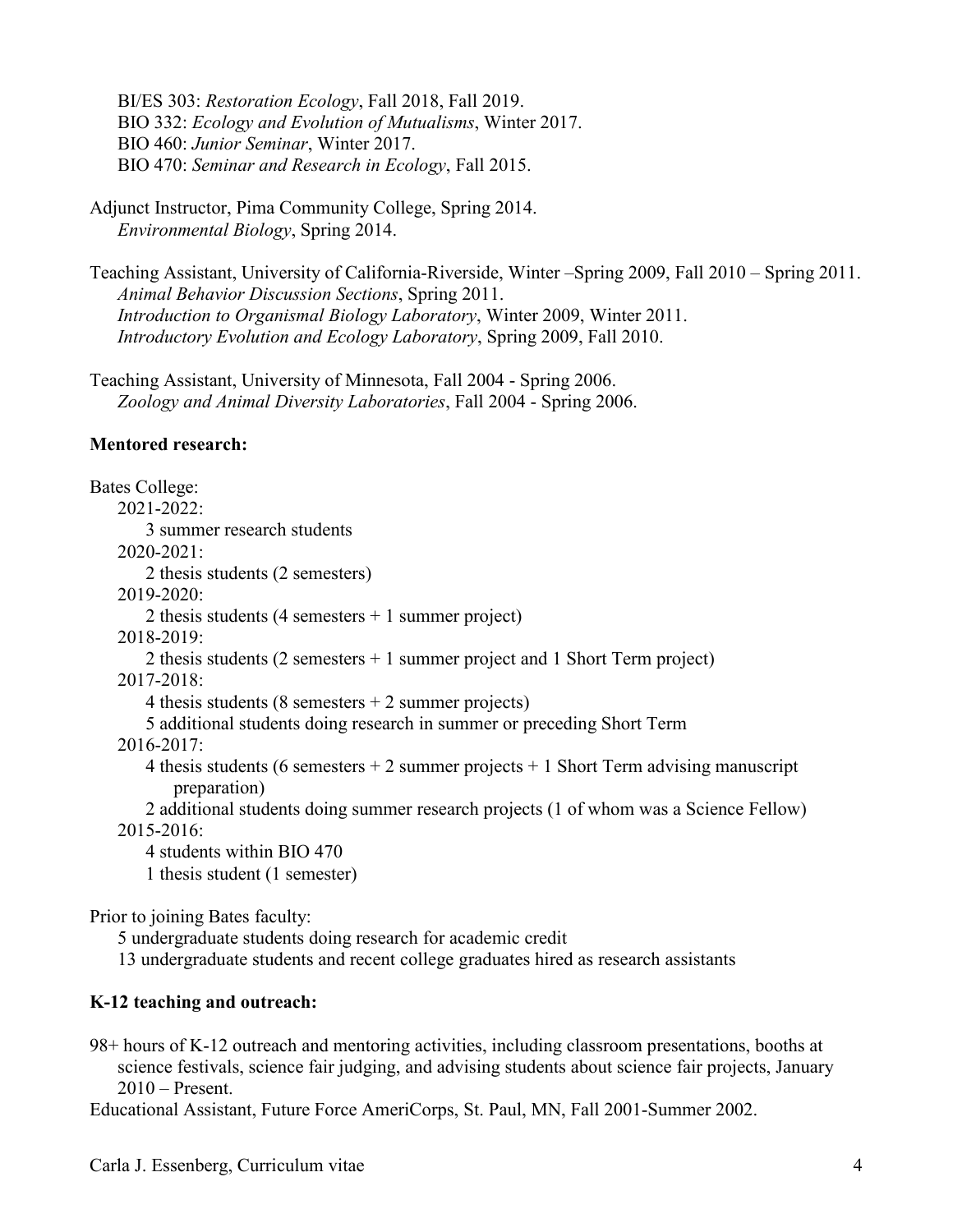#### **Professional development in teaching, outreach, and supporting diversity in higher education:**

Attended the *CBB Pedagogy Matters Conference*, May 2020. Participated in *Create/Revise a Syllabus for Winter '20* workshop, Fall 2019. Completed the Bates STEM Racial Justice Training, Fall 2018. Attended *Fostering Academic Success in STEM* and the *STEM Pedagogy Institute*, a 2-day conference/workshop hosted by the Center for Excellence and Innovation in Teaching and Learning, University of New Hampshire, Durham, NH, April 2018. Attended the *May Conference*, Bates College, May 2017. Attended the *May Conference*, Bates College, May 2016. *Active Allies* training, Bates College, Jan. 2016. *Green Dot* training, Bates College, Jan. 2016. Attended the *Creating Connections Consortium (C3) Summit*, Bates College, Nov. 2015. Attended the Gordon Research Conference on *Undergraduate Biology Education Research*, Lewiston, ME, July 2015. Organizer of a science teaching reading group, University of Arizona, Oct. 2013-May 2015. *An Introduction to Evidence-Based Undergraduate STEM Teaching*, an NSF-funded MOOC offered through Coursera by the CIRTL network, Oct.-Nov. 2014. Attended the annual meeting of the *Association for Biology Laboratory Education*, Eugene, OR, June 2014. Attended National Institutes of Health *Institutional Research and Academic Career Development Award (IRACDA) Conferences*, which include numerous workshops on science pedagogy and outreach, June 2013 and June 2014.

Pedagogy workshops offered by the University of Arizona Center for Insect Science *PERT program*, Feb. 14-15, 2013 and Mar. 14, 2014.

Audited *Teaching in Plant-Microbe Interactions*, a graduate-level course, University of Arizona, Fall 2012.

- *Science Advocacy*, a graduate-level course, University of California-Riverside, Spring 2012.
- *Philosophy and Pedagogy of Teaching Undergraduate Life Sciences*, a graduate-level course, University of California-Riverside, Fall 2010.
- Teaching assistant training offered by the *Teaching Assistant Development Program*, University of California-Riverside, Fall 2008.
- *August Teaching Enrichment Series*, a set of teaching workshops offered by the Center for Teaching and Learning, University of Minnesota, Aug. 2005.

# **INSTITUTIONAL AND PROFESSIONAL SERVICE**

## **Bates College service:**

- *Interdisciplinary program committees*: Environmental Studies Program Committee, 2016-Present
- *Appointed committees*:

Judicial Educator, 2020-Present Student Conduct Board Pool, 2016-2020 Institutional Biosafety Committee, co-chair, 2019-2020